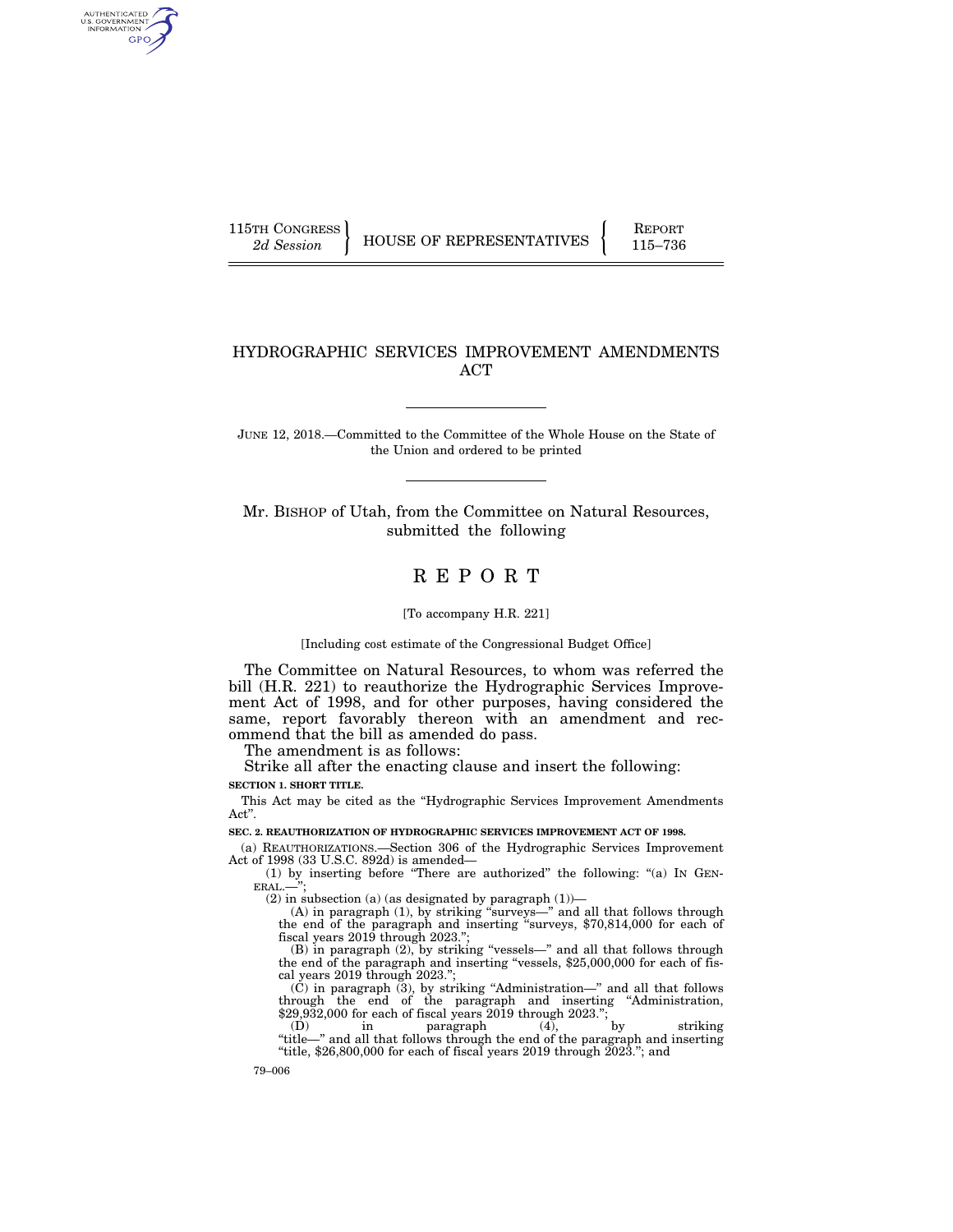(E) in paragraph (5), by striking ''title—'' and all that follows through the end of the paragraph and inserting "title,  $$30,564,000$  for each of fiscal years  $2019$  through  $2023$ ."; and

(3) by adding at the end the following new subsection:

''(b) ARCTIC PROGRAMS.—Of the amount authorized by this section for each fiscal year—

 $*(1)$  \$10,000,000 is authorized for use to acquire hydrographic data, provide hydrographic services, conduct coastal change analyses necessary to ensure safe navigation, and improve the management of coastal change in the Arctic; and  $(2)$  \$2,000,000 is authorized for use to acquire hydrographic data and provide

hydrographic services in the Arctic necessary to delineate the United States extended Continental Shelf.''.

(b) LIMITATION ON ADMINISTRATIVE EXPENSES FOR SURVEYS.—Section 306 of such Act (33 U.S.C. 892d) is further amended by adding at the end the following:

"(c) LIMITATION ON ADMINISTRATIVE EXPENSES FOR SURVEYS.—Of amounts authorized by this section for each fiscal year for hydrographic surveys, not more than 5 percent is authorized for administrative costs.'

#### **SEC. 3. GAO STUDY.**

The Comptroller General of the United States shall, by not later than 18 months after the date of enactment of this Act—

(1) conduct a study comparing the unit costs of hydrographic surveys conducted by the National Oceanic and Atmospheric Administration and the unit costs of procuring performance of such surveys; and

(2) report to the Congress on the findings of such study.

#### PURPOSE OF THE BILL

The purpose of H.R. 221 is to reauthorize the Hydrographic Services Improvement Act of 1998.

#### BACKGROUND AND NEED FOR LEGISLATION

The United States government began conducting ocean surveys as early as 1807 when Congress passed legislation authorizing the President "to cause a survey to be taken off the coasts of the United States" to improve maritime navigation.<sup>1</sup> This legislation resulted in the creation of the civilian-operated U.S. Coast Survey in 1838, the precursor to the National Ocean Service (NOS) within the National Oceanic Atmospheric Administration (NOAA).2 NOS is one of six line offices under NOAA and is responsible for the collection of hydrographic data, among other duties.<sup>3</sup> Hydrographic services overseen by NOS broadly include data collection, tide and water level observations, and a variety of ocean- and coastal-related surveying techniques.4 Hydrographic information is valuable to federal, State and local governments along with a wide variety of ocean-based economic activities.

Different agencies acting under different statutory authorities have conducted hydrographic surveys throughout U.S. history, and the federal resources committed to these efforts have also fluctuated over time. After World War II, due to strong economic growth and technological innovation in sonar technology, the federal government invested heavily in hydrographic surveying.5 The federal government maintained a robust hydrographic data collection program through the 1940s into the 1970s.<sup>6</sup> However, support

<sup>&</sup>lt;sup>1</sup>"An Act to provide for surveying the coasts of the United States", 2 Stat. 413.

<sup>2</sup> ''History of Coast Survey'', https://www.nauticalcharts.noaa.gov/staff/hist.html. 3 ''An Introduction to NOAA's National Ocean Service'', can be accessed at: https:// oceanservice.noaa.gov/about/. 4 *Hydrographic Services Improvement Act of 1998,* 33 U.S.C. § 892(3)(a). 5 Committee on Resources Report on H.R. 3164, H. Rept. 105–485, p. 4.

<sup>6</sup> Id at 5.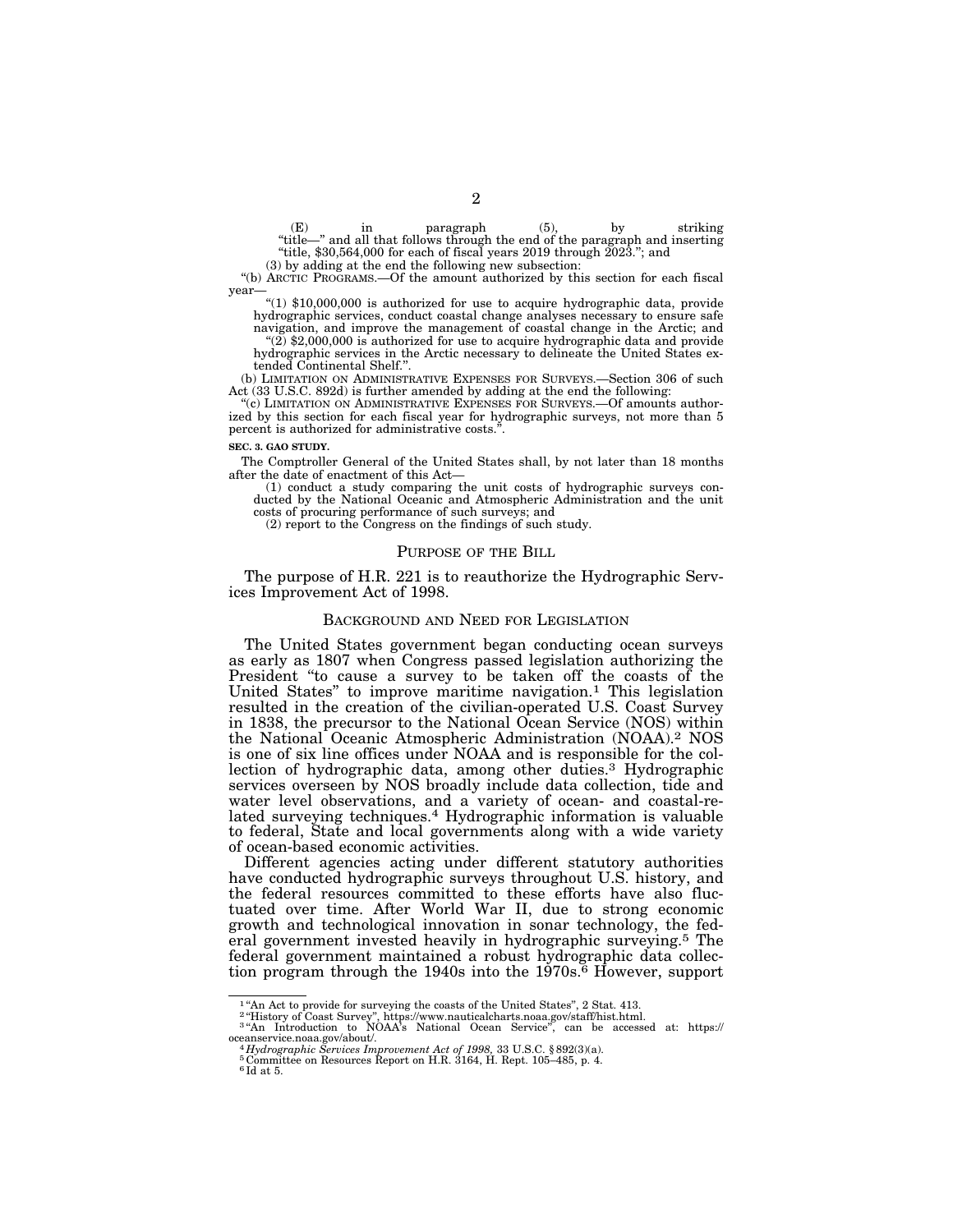for hydrographic services withered between 1979 and 1994.7 Concerned with the aging fleet of hydrographic survey ships and the threat the survey backlog posed to maritime safety and ocean-related economic activity, Rep. Jim Saxton (R–NJ) introduced H.R. 3164, the Hydrographic Services Improvement Act of 1998, in the 105th Congress. This legislation allowed NOAA to contract for hydrographic services, insure the quality of privately-gathered hydrographic data and maintain its own capacity to gather these data.8

The Hydrographic Services Improvement Act of 1998 was enacted as Title III of Public Law 105–384 and has been reauthorized twice, in 2002 and 2008,<sup>9</sup> with the current authorization of appropriations having expired in 2012.<sup>10</sup> As ordered reported, H.R. 221, the Hydrographic Services Improvement Amendments Act, would reauthorize appropriations for the program through 2023. Further, the bill would authorize the use of appropriated funds to acquire hydrographic data and conduct surveys in the Arctic. Finally, H.R. 221 directs the Comptroller General to conduct a study comparing the costs of federally and privately conducted hydrographic surveys and submit findings to Congress.

## COMMITTEE ACTION

H.R. 221 was introduced on January 3, 2017, by Congressman Don Young (R–AK). The bill was referred to the Committee on Natural Resources, and within the Committee to the Subcommittee on Water, Power and Oceans. On November 2, 2017, the Subcommittee held a hearing on the legislation. On May 8, 2018, the Natural Resources Committee met to consider the bill. The Subcommittee was discharged by unanimous consent. Congressman Don Young offered an amendment designated #1; it was adopted by unanimous consent. No further amendments were offered, and the bill, as amended, was ordered favorably reported to the House of Representatives by unanimous consent.

#### COMMITTEE OVERSIGHT FINDINGS AND RECOMMENDATIONS

Regarding clause  $2(b)(1)$  of rule X and clause  $3(c)(1)$  of rule XIII of the Rules of the House of Representatives, the Committee on Natural Resources' oversight findings and recommendations are reflected in the body of this report.

#### COMPLIANCE WITH HOUSE RULE XIII AND CONGRESSIONAL BUDGET ACT

1. Cost of Legislation and the Congressional Budget Act. With respect to the requirements of clause  $3(c)(2)$  and  $(3)$  of rule XIII of the Rules of the House of Representatives and sections 308(a) and 402 of the Congressional Budget Act of 1974, the Committee has received the following estimate for the bill from the Director of the Congressional Budget Office:

<sup>7</sup> Id. 8 Id. at 6.

<sup>9</sup> *Hydrographic Services Improvement Act Amendments of 2002,* Public Law 107–372; *Hydrographic Services Improvement Act Amendments of 2008, Public Law 110–386.* <sup>10</sup> 33 U.S.C. § 892d.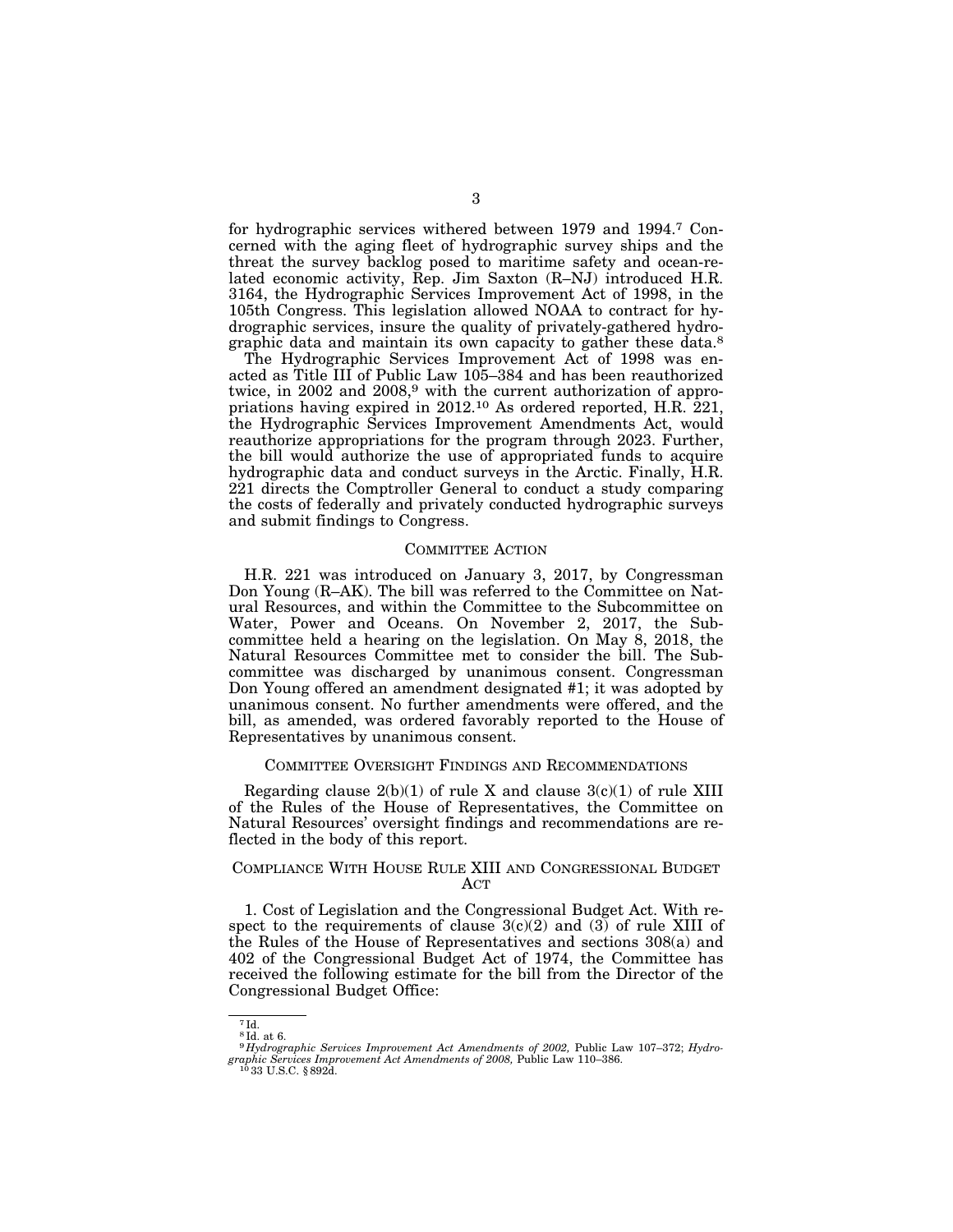# U.S. CONGRESS, CONGRESSIONAL BUDGET OFFICE, *Washington, DC, May 21, 2018.*

Hon. ROB BISHOP,

*Chairman, Committee on Natural Resources, House of Representatives, Washington, DC.* 

DEAR MR. CHAIRMAN: The Congressional Budget Office has prepared the enclosed cost estimate for H.R. 221, the Hydrographic Services Improvement Amendments Act.

If you wish further details on this estimate, we will be pleased to provide them. The CBO staff contact is Robert Reese.

Sincerely,

#### MARK P. HADLEY (For Keith Hall, Director).

Enclosure.

#### *H.R. 221—Hydrographic Services Improvement Amendments Act*

Summary: H.R. 221 would authorize the appropriation of \$183 million annually from 2019 to 2023 for the National Oceanic and Atmospheric Administration (NOAA) to conduct certain hydrographic activities (the measurement and description of features that affect maritime navigation).

CBO estimates that implementing H.R. 221 would cost \$811 million over the 2019–2023 period and \$104 million after 2023, assuming appropriation of the authorized amounts.

Enacting the bill would not affect direct spending or revenues; therefore, pay-as-you-go procedures do not apply.

CBO estimates that enacting H.R. 221 would not increase net direct spending or on-budget deficits in any of the four consecutive 10-year periods beginning in 2029.

H.R. 221 contains no intergovernmental or private-sector mandates as defined in the Unfunded Mandates Reform Act (UMRA).

Estimated cost to the Federal Government: The estimated budgetary effect of H.R. 221 is shown in the following table. The costs of the legislation fall within budget function 300 (natural resources and environment).

|                                                | By fiscal year, in millions of dollars- |            |            |            |            |            |            |
|------------------------------------------------|-----------------------------------------|------------|------------|------------|------------|------------|------------|
|                                                | 2018                                    | 2019       | 2020       | 2021       | 2022       | 2023       | 2019-2023  |
| INCREASES IN SPENDING SUBJECT TO APPROPRIATION |                                         |            |            |            |            |            |            |
| Authorization Level                            |                                         | 183<br>114 | 183<br>157 | 183<br>178 | 183<br>181 | 183<br>181 | 915<br>811 |

Basis of estimate: For this estimate, CBO assumes that H.R. 221 will be enacted near the end of 2018 and that the authorized amounts will be appropriated for each fiscal year beginning in 2019. Estimated outlays are based on historic spending patterns for the affected programs.

H.R. 221 would authorize the appropriation of \$183 million a year from 2019 through 2023 to carry out hydrographic activities, including nautical mapping and charting, collecting hydrographic data, maintaining a geodetic reference system (a worldwide coordinate system used for navigation), and measuring tides and currents. In 2018, NOAA allocated \$213 million to carry out similar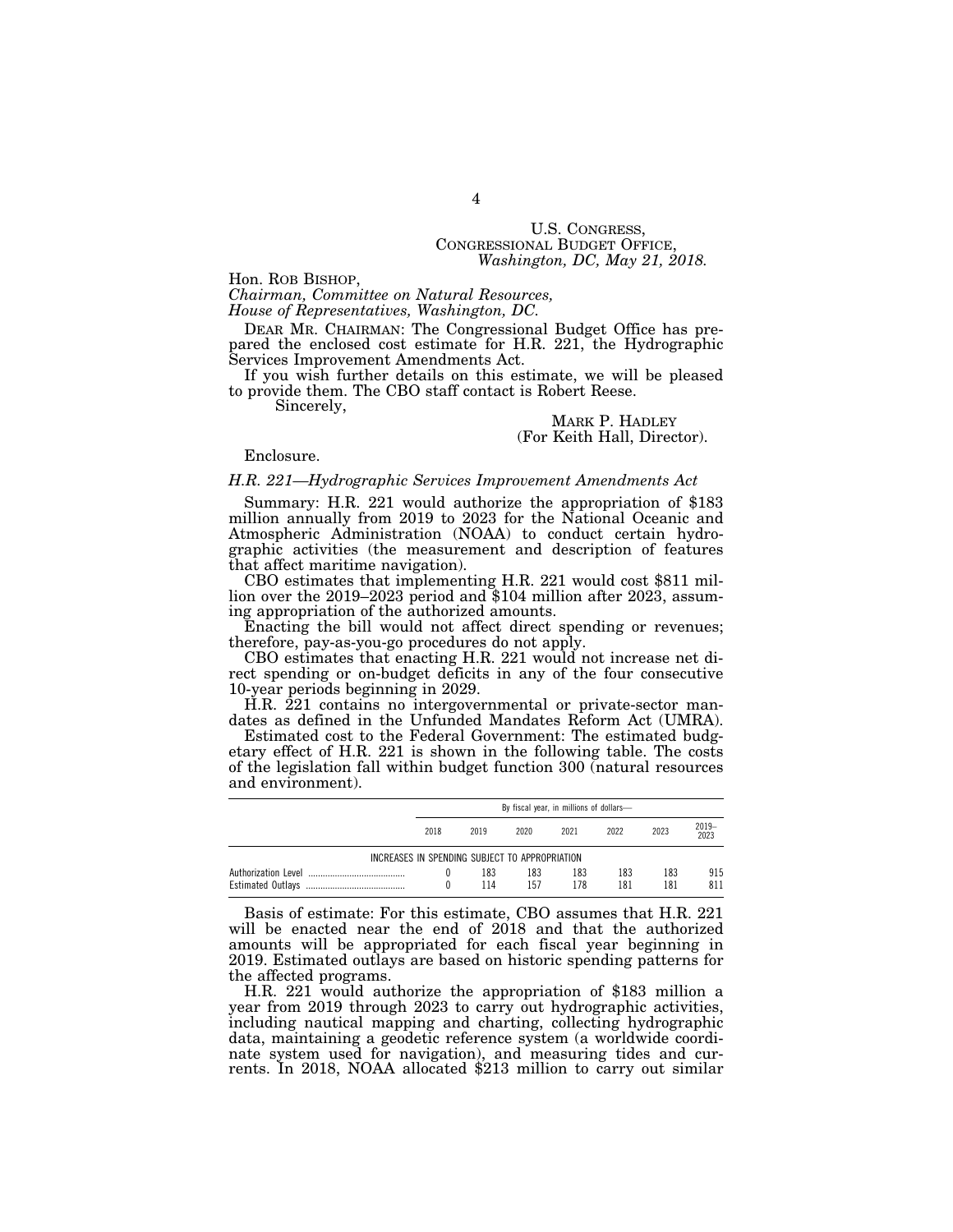activities. CBO estimates that implementing H.R. 221 would cost \$811 million over the 2019–2023 period and \$104 million after 2023.

Pay-As-You-Go considerations: None.

Increase in long-term direct spending and deficits: CBO estimates that enacting H.R. 221 would not increase net direct spending or on-budget deficits in any of the four consecutive 10-year periods beginning in 2029.

Mandates: H.R. 221 contains no intergovernmental or privatesector mandates as defined in UMRA.

Previous CBO estimate: On March 3, 2017, CBO transmitted a cost estimate for S. 171, the National Oceanic and Atmospheric Administration Commissioned Officer Corps Amendments and Hydrographic Services Improvement Act Reauthorization Amendments Act of 2017, as ordered reported by the Senate Committee on Commerce, Science, and Transportation on January 24, 2017. Provisions of title V of S. 171 are similar to provisions of H.R. 221. The differences in CBO's estimates of those provisions' costs stem from differences in the fiscal years for which the bills would authorize appropriations.

Estimate prepared by: Federal Costs: Robert Reese; Mandates: Zach Byrum.

Estimate reviewed by: Kim P. Cawley, Chief, Natural and Physical Resources Cost Estimates Unit; H. Samuel Papenfuss, Deputy Assistant Director for Budget Analysis.

2. General Performance Goals and Objectives. As required by clause  $3(c)(4)$  of rule XIII, the general performance goal or objective of this bill is to reauthorize the Hydrographic Services Improvement Act of 1998.

#### EARMARK STATEMENT

This bill does not contain any Congressional earmarks, limited tax benefits, or limited tariff benefits as defined under clause 9(e),  $9(f)$ , and  $9(g)$  of rule XXI of the Rules of the House of Representatives.

#### COMPLIANCE WITH PUBLIC LAW 104–4

This bill contains no unfunded mandates.

#### COMPLIANCE WITH H. RES. 5

Directed Rule Making. This bill does not contain any directed rule makings.

Duplication of Existing Programs. This bill does not establish or reauthorize a program of the federal government known to be duplicative of another program. Such program was not included in any report from the Government Accountability Office to Congress pursuant to section 21 of Public Law 111–139 or identified in the most recent Catalog of Federal Domestic Assistance published pursuant to the Federal Program Information Act (Public Law 95–220, as amended by Public Law 98–169) as relating to other programs.

#### PREEMPTION OF STATE, LOCAL OR TRIBAL LAW

This bill is not intended to preempt any State, local or tribal law.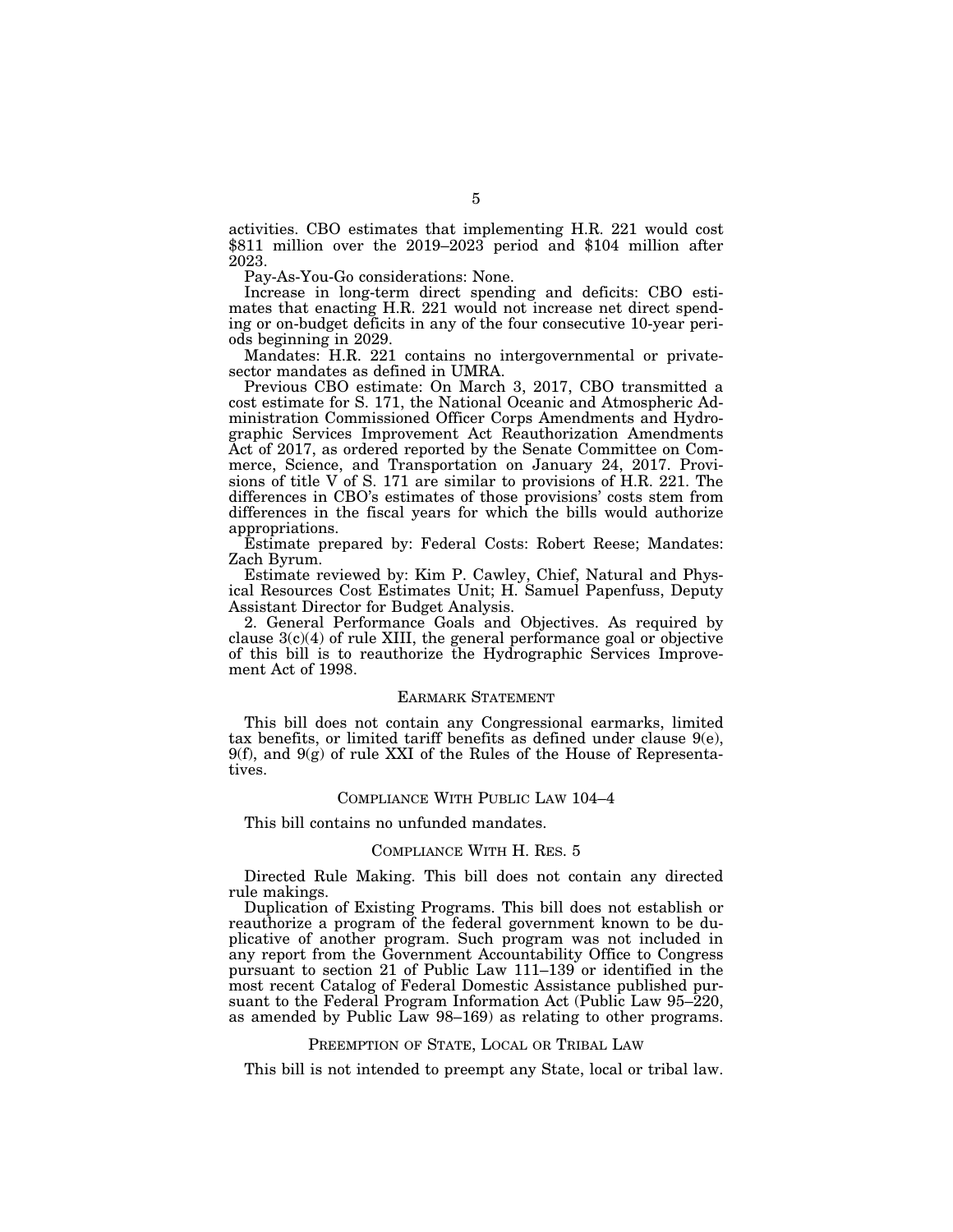CHANGES IN EXISTING LAW MADE BY THE BILL, AS REPORTED

In compliance with clause 3(e) of rule XIII of the Rules of the House of Representatives, changes in existing law made by the bill, as reported, are shown as follows (existing law proposed to be omitted is enclosed in black brackets, new matter is printed in italic, and existing law in which no change is proposed is shown in roman):

#### **HYDROGRAPHIC SERVICES IMPROVEMENT ACT OF 1998**

\* \* \* \* \* \* \*

# **TITLE III—NOAA HYDROGRAPHIC SERVICES**

### **SEC. 306. AUTHORIZATION OF APPROPRIATIONS.**

*(a) IN GENERAL*.—There are authorized to be appropriated to the Administrator the following:

\* \* \* \* \* \* \*

(1) To carry out nautical mapping and charting functions under sections 304 and 305, except for conducting hydrographic [surveys-] *surveys, \$70,814,000 for each of fiscal years 2019 through 2023.* 

 $(A)$  \$55,000,000 for fiscal year 2009;

 $[(B) $56,000,000$  for fiscal year 2010;

 $(C)$  \$57,000,000 for fiscal year 2011; and

 $(O)$ \$58,000,000 for fiscal year 2012.]

(2) To contract for hydrographic surveys under section  $304(b)(1)$ , including the leasing or time chartering of [vessels— **J** vessels, \$25,000,000 for each of fiscal years 2019 through *2023.* 

 $(A)$  \$32,130,000 for fiscal year 2009;

 $[(B) $32,760,000$  for fiscal year 2010;

 $(C)$  \$33,390,000 for fiscal year 2011; and

 $(D)$  \$34,020,000 for fiscal year 2012.]

(3) To operate hydrographic survey vessels owned by the United States and operated by the [Administration-] Admin*istration, \$29,932,000 for each of fiscal years 2019 through 2023.* 

 $(A)$  \$25,900,000 for fiscal year 2009;

 $($ B) \$26,400,000 for fiscal year 2010;

 $(C)$  \$26,900,000 for fiscal year 2011; and

 $(D)$  \$27,400,000 for fiscal year 2012.

(4) To carry out geodetic functions under this  $[\text{title}$ *title*, *\$26,800,000 for each of fiscal years 2019 through 2023.*  ø(A) \$32,640,000 for fiscal year 2009;

 $\overline{[}$ (B) \$33,280,000 for fiscal year 2010;

 $\vec{C}$  \$33,920,000 for fiscal year 2011; and

 $(D)$  \$34,560,000 for fiscal year 2012.]

(5) To carry out tide and current measurement functions under this [title—] *title, \$30,564,000 for each of fiscal years 2019 through 2023.* 

 $(A)$  \$27,000,000 for fiscal year 2009;